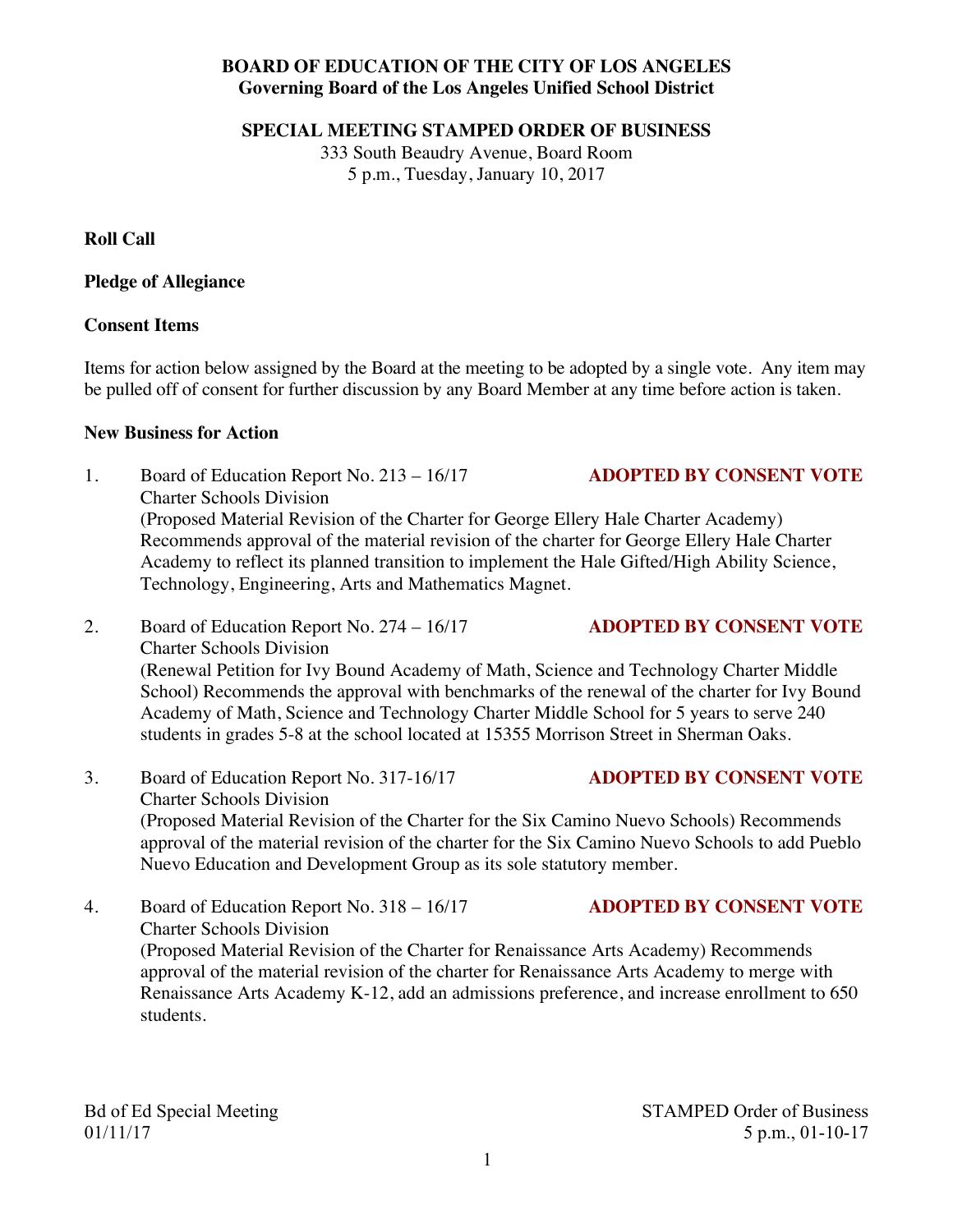- 5. Board of Education Report No. 319 16/17 **ADOPTED BY CONSENT VOTE** Charter Schools Division (Charter Petition for Stella Elementary Charter Academy) Recommends approval of the charter for Stella Elementary Charter Academy for 5 years to serve up to 115 students in grades TK-K in the first year of their proposed TK-4 charter school to be located at 5100 Coliseum Street in Los Angeles.
- 6. Board of Education Report No. 320-16/17 **ADOPTED AS AMENDED (Amended to Change** Charter Schools Division **Action Proposed to Approve Renewal with Performance Benchmarks developed by the Superintendent)**

(Denial of the Renewal Petition for View Park Preparatory Accelerated Charter Middle School) Recommends denial of the renewal petition for View Park Preparatory Accelerated Charter Middle School and adoption of the Findings of Fact supporting the denial recommendation.

## **Public Hearings**

7. Charter Petitions for Public Hearing (077-16/17) **PUBLIC HEARING STATEMENT READ**

## Montague Charter Academy

Consideration of the level of support for a conversion independent charter renewal petition requesting a 5-year term to serve 994 students in grade TK-5 with a location of 13000 Montague Street in Pacoima.

## PUENTE Charter School

Consideration of the level of support for a start-up independent charter renewal petition requesting a 5-year term to serve 70 students in grade K with a location of 501 S. Boyle Avenue in Los Angeles.

### Watts Learning Center

Consideration of the level of support for a start-up independent charter renewal petition requesting a 5-year term to serve 400 students in grades K-5 with a location of 310 West  $95<sup>th</sup>$ Street in Los Angeles.

### **Announcements**

# **Adjournment**